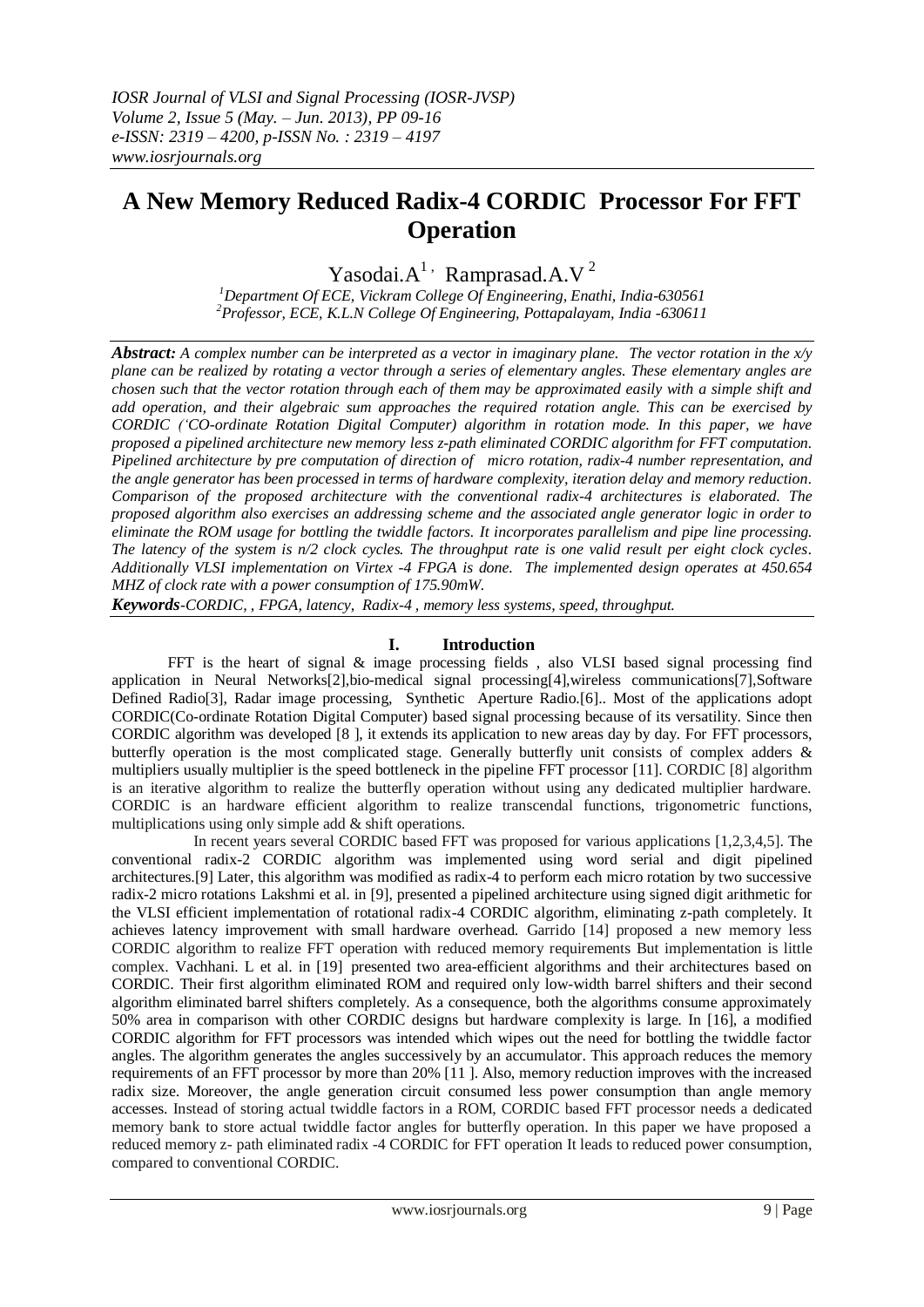The organization of the paper is as follows: In section 2 Fundamentals of CORDIC algorithm and its operation in FFT is discussed. In section 3 proposed methodology of z-path eliminated memory efficient CORDIC algorithm is discussed. In section 4 synthesis results are discussed.

#### **II. Radix-4-CORDIC-FFT algorithm**

N point Discrete Fourier Transform is defined as

$$
X(k) = \sum_{i=0}^{N-1} x(i) * W_N^{ik}
$$
 (1)

where;  $k = 0, 1, ..., n - 1$  and  $W_N^{ik} = e^{-j\frac{2\pi}{N}ik}$  is the "twiddle factor". There will be log<sub>r</sub> N stages and each stage contains N/r butterfly operations, in an N-point FFT. The FFT-butterfly operation can be realized by radix-r cordic algorithm. CORDIC algorithm was initially proposed by J.E.Volder 8[ ]. Because the CORDIC-based butterfly can be fast. The foundation for CORDIC algorithm is a 2D vector rotation in the xy-plane (see Fig.1 ). The vector rotation can be realized by rotating a vector through a series of elementary angles. These elementary angles are chosen such that the vector rotation through each of them may be approximated easily with a simple shift and add operations, and their algebraic sum approaches the required rotation angle [8]. The CORDIC algorithm can be exercised in two different modes, viz. Rotation mode and Vectoring mode.



Fig (**1) A 2D vector rotation using CORDIC**

The rotation mode is committed to practice general rotation for the given angle and to compute elementary operations such as multiplication, exponential, trigonometric functions and hyperbolic functions counting on the coordinate system. The vectoring mode is utilized to define the angular argument of the original vector and estimate the logarithmic and division functions.The standard CORDIC system in circular coordinate system practices 'n' iterations for n-bit precision using radix-r number representation. For a given n-bit precision, the increase of radix-rcuts down the number of micro rotations. For example, the radix-4 CORDIC system achieves latency reduction which is an extension of radix-2 CORDIC algorithm.[ 9 ] Using radix-4 we achieve half the number of micro rotations than that required in radix-2. The iteration equations of the radix-4 CORDIC algorithm at the $(i+1)^{th}$  step [ ] under circular coordinate system acting in rotation mode are as follows:

$$
X_{i+1} = X_i - \sigma_i * Y_i * 4^{-i}
$$
 (2a)  
\n
$$
Y_{i+1} = Y_i + \sigma_i * X_i * 4^{-i}
$$
 (2b)  
\n
$$
Z_{i+1} = Z_i - \tan^{-1}(\sigma_i * 4^{-i})
$$
 (2c)

Where, the direction of rotation in each iteration is  $\sigma_i \in \{-2, -1, 0, 1, 2\}$ , and an elementary angle tan<sup>-1</sup>( $\sigma_i$  \* 4i. The realization of Zi+1 in Eq. (2c) increases the length of the vector. To up hold the expected value of the vector,  $(i+1)$ <sup>th</sup> coordinates must be multiplied by the scale factor. The scale factor depends on the values of  $\sigma$ <sub>i</sub> and

must be estimated for each rotation angle. 
$$
K^{-1} = \prod_{i\geq 0} K_i^{-1} = \prod_{i\geq 0} -1/2 \sqrt[3]{1 + \sigma_i * 4^{-2i}}
$$
 (3)

#### **III. Proposed Methodology:**

Radix -4 CORDIC for pipelined FFT operation, with σ prediction block is proposed to reduce iteration delay, eliminate the z-path and also to cut down the memory required to store the twiddle factor angle. The number of iterations is reduced by using radix-4 number system and iteration delay is reduced by radix-4 signed digit arithmetic and pre computation of direction of micro rotation. The radix-4 takes more time to select from among the five rotation direction values, and to select an appropriate angle out of five elementary angles, which increases the iteration delay compared to the radix-2. Nevertheless, the proposed CORDIC architecture in rotation mode is designed to overcome this issue by pre compiling all the direction f rotations for the generated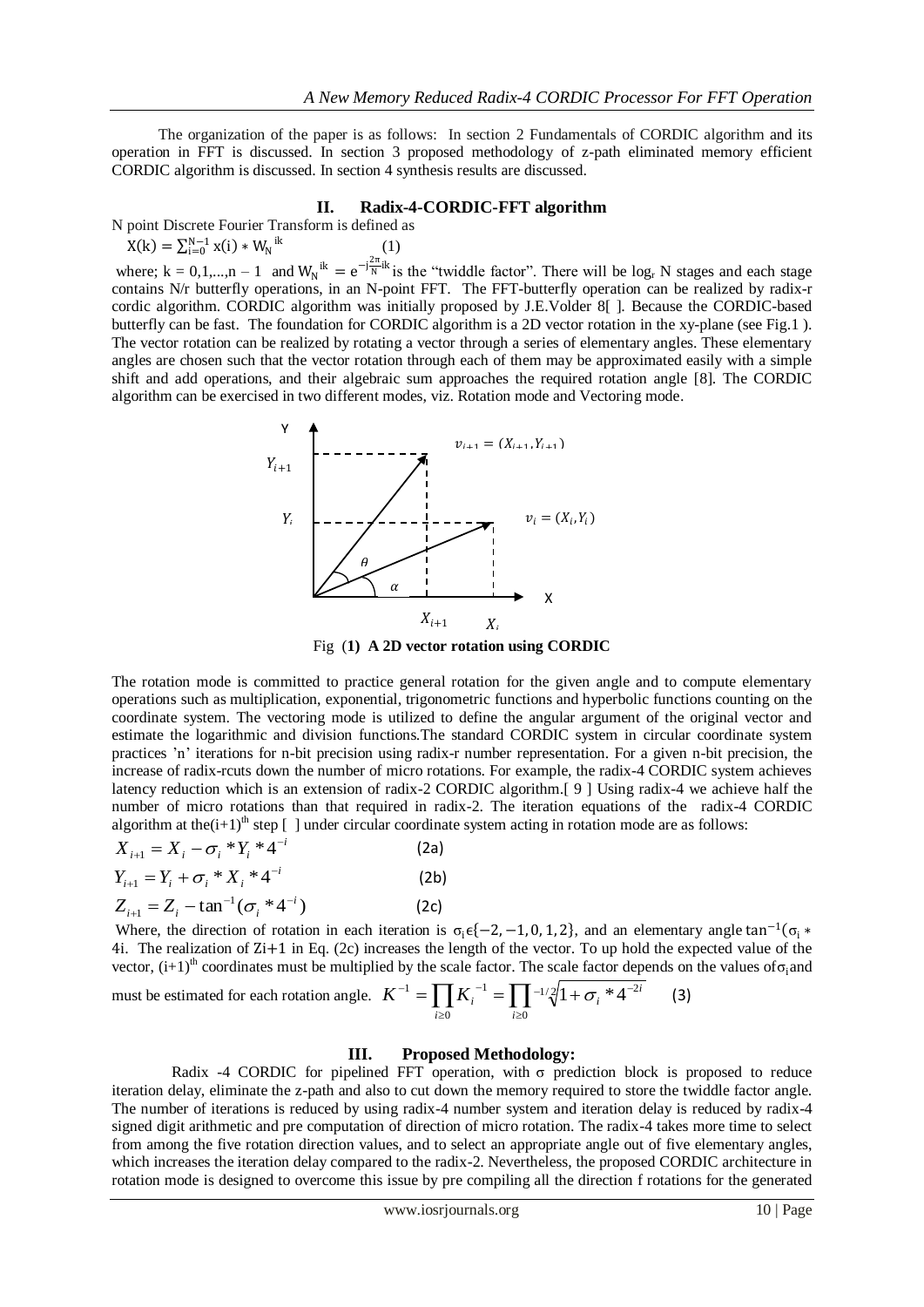input angle utilizing the linear relation between the rotation angle and the framed binary representation of directions of micro rotations [9]. The proposed architecture comprises of four basic building blocks viz., the angle generator, the x/y path, the  $\sigma$ -prediction block, and the scale factor computation blocks shown in Fig.2 The angle generator block produces the sequence of angles in regular and increasing order with the help of an accumulator and control logic. Theo-prediction block predicts all the  $\sigma_i$  values in radix-4 interpretation for the generated target angleθ, prior to the true CORDIC rotation starts iteratively in the x/y path. During every clock cycle, the  $\sigma_i$  values are buffered and sent sequentially to the corresponding stages of  $x/y$  path.



Fig 2 Block schematic of the proposed system

## **1) -(Angle) generator block:-**

The key operation of FFT is as shown in Eq. (1),  $X(k) = \sum_{i=0}^{N-1} x(i) * W_N^{ik}$ . This is equivalent to Rotate x(i) byan angle( $-i\frac{2\pi}{N}$  $\frac{\partial H}{\partial N}$  ik), which can be realized very well by the CORDIC algorithm with simple shift and add operations, CORDIC-based butterfly can be fast. As we know that, an FFT processor needs to store the twiddle factors in memory. But, the CORDIC-based FFT doesn't have twiddle factors but needs a memory bank to store the rotation angles.



**Fig 3 - generator of the proposed system.**

 Using a addressing scheme presented in [15], the twiddle factor angles generated by a simple accumulator, follow a regular and increasing order. For example 64 -point radix-4 FFT, it can be seen that twiddle factor angles are sequentially increasing, and every angle is a multiple of the basic angle $(\frac{2\pi}{N})$  $\frac{2\pi}{N}$ ), which  $is(\frac{\pi}{\sigma})$  $\frac{\pi}{32}$ ). For (log<sub>4</sub> 64) = 3 different FFT stages, the angles increase always one step per clock cycle. This function can be realized by the angle generator circuit which is composed of an accumulator, and an output latch, as shown in Figure 3. The accumulator output depends on the Control signals those enable or disable the latch which is simple to realize, as it is based on the present FFT butterfly stage and RAM address bits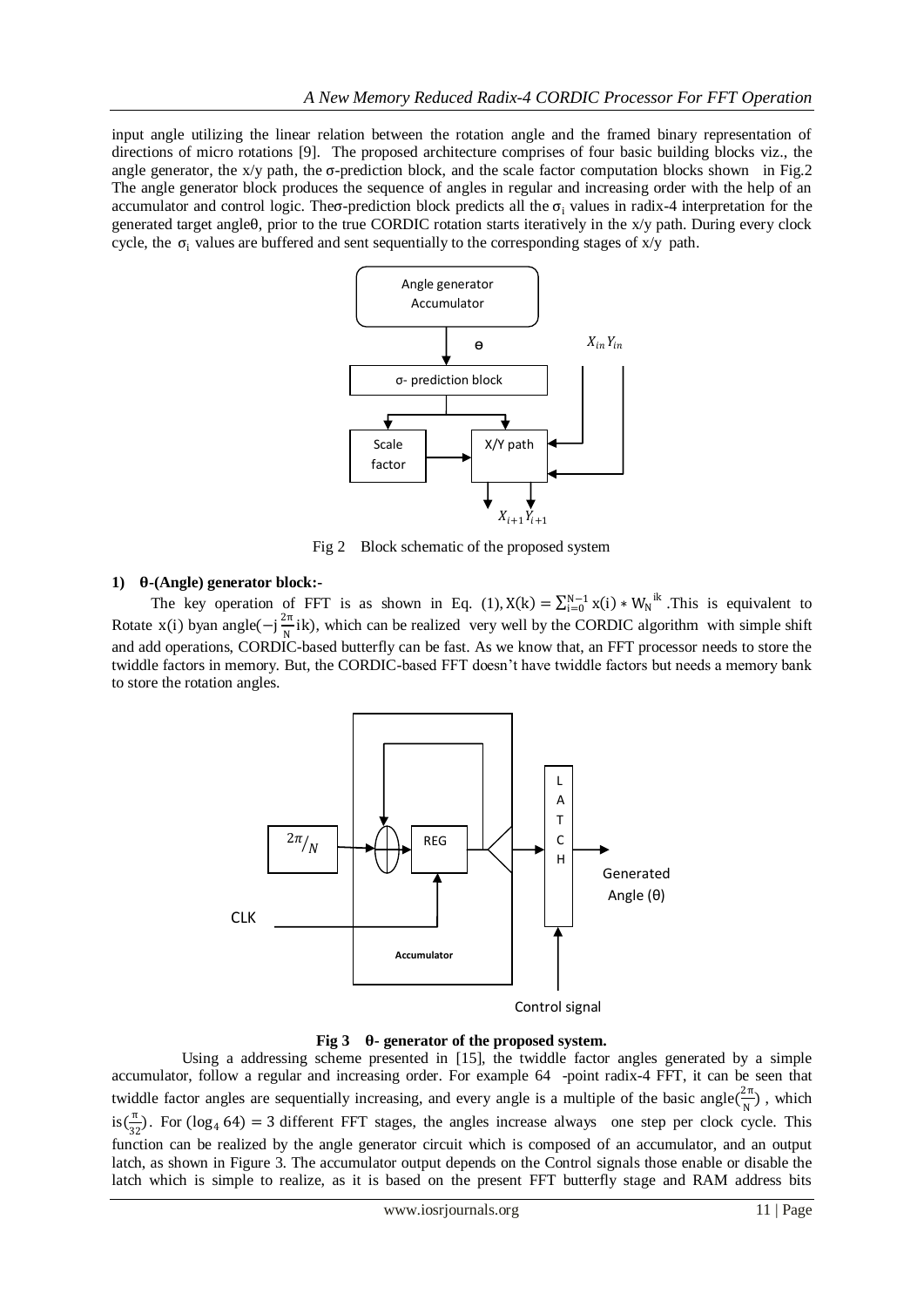$b_n$  ...  $b_2b_1b_0$  (see Table (see Table 1). Usually, for an  $N = 2^n$  point FFT, an  $(n - 1)$  bit butterfly counter- $B(b_{n-2}b_{n-3} \dots b_1b_0)$  will satisfy the address sequences and the control logic of the angle generator. At each stage ′s′ , the RAM address bits are rotated right by s -bits of butterfly counter  $B(b_{s-1}b_{s-2}...b_1b_0b_{n-2}b_{n-3}...b_s)$  and the control logic of the latch is driven by the sequence of the pattern;  $b_{n-2}b_{n-3}...b_s0...0$  (s "0" s).

## **2)X/Y Path of the proposed Architecture:-**

 The basic structure of proposed design for radix-4 CORDIC processor is shown in Fig.4.The proposed architecture requires  $\left(\frac{n}{2}\right)$  $\left(\frac{n}{2}\right)$  = 8 microrotation stages to implement x/y coordinates. The final  $\frac{x}{y}$  coordinates (see Fig.4 ) are scaled using the scale factor computed in parallel with the micro rotations, which requires

| Table-1   |                    |               |             |               |                    |               |  |  |  |
|-----------|--------------------|---------------|-------------|---------------|--------------------|---------------|--|--|--|
| Butterfly | Stage $0$          |               | Stage 1     |               | Stage 2            |               |  |  |  |
| counter B | <b>RAM</b> address | Twiddle       | RAM address | Twiddle       | <b>RAM</b> address |               |  |  |  |
| b1b0      | bits               | factor angles | bits        | factor angles | bits               | Twiddle       |  |  |  |
|           | b1b0               |               | b0b1        |               | b1b0               | factor angles |  |  |  |
| 00        | 00                 |               | 01          |               | 00                 | v             |  |  |  |
| 01        | 01                 | $\pi/4$       | 10          |               | $\Omega$           | O             |  |  |  |
| 10        | 10                 | $2 \pi/4$     | 01          | $2 \pi/4$     | 10                 |               |  |  |  |
|           | 11                 | $3 \pi/4$     |             | $2 \pi/4$     |                    | O             |  |  |  |

Address Generation table of the proposed design for radix  $2 - 8$  point FFT

adder/subtractor, 2: 1-multiplexer and an AND gate ( Fig.4 b). Then the RBC converts the signed digit representation of the Radix-4 into binary form. Each micro rotation stage is designed by realizing the iteration equations,

 $X_{i+1} = X_i - \sigma_i * Y_i * 4^{-i}$  $Y_{i+1} = Y_i + \sigma_i * X_i * 4^{-i}$ 

The Sign Digit adder/subtractor is controlled by the sign of  $\sigma_i$  value (see Fig. 4b). This  $\sigma_i$  values are realized by the prediction block (see fig.3 ).

## **X/Y Hardware realization:**

The  $x/y$  block of the proposed system for each stage is composed by combination of a pair of signed binary adders, pair of registers at input and output and a pair of right-shift registers(see fig. ). For the generated angle  $\theta$ , the input vector  $v_i = (X_i, Y_i)$  is rotated to an output  $v_{i+1} = (X_{i+1}, Y_{i+1})$  with  $\sigma_i$  a predetermined direction vector, which assumes the direction of rotation.

#### ) **Prediction block:**

The  $\sigma$ -prediction block requires pipelined implementation of to compute the direction of microrotations for the given (generated by the Angle generator) target angle. Realizing, a linear relation between the rotation angle and the binary representation of directions of micro rotations [ ] given by

 $d = 0.5 * \theta + 0.5 * c_1 + \delta$  (4)

where;

$$
c_1 = 2 - \sum_{i=0}^{\infty} (2^{-i} - \tan^{-1}(2^{-i})),
$$
  

$$
\delta = \sum_{i=0}^{n/3} (d_i * \epsilon_i) \text{ and } \epsilon_i = 2^{-i} - \tan^{-1}(2^{-i})
$$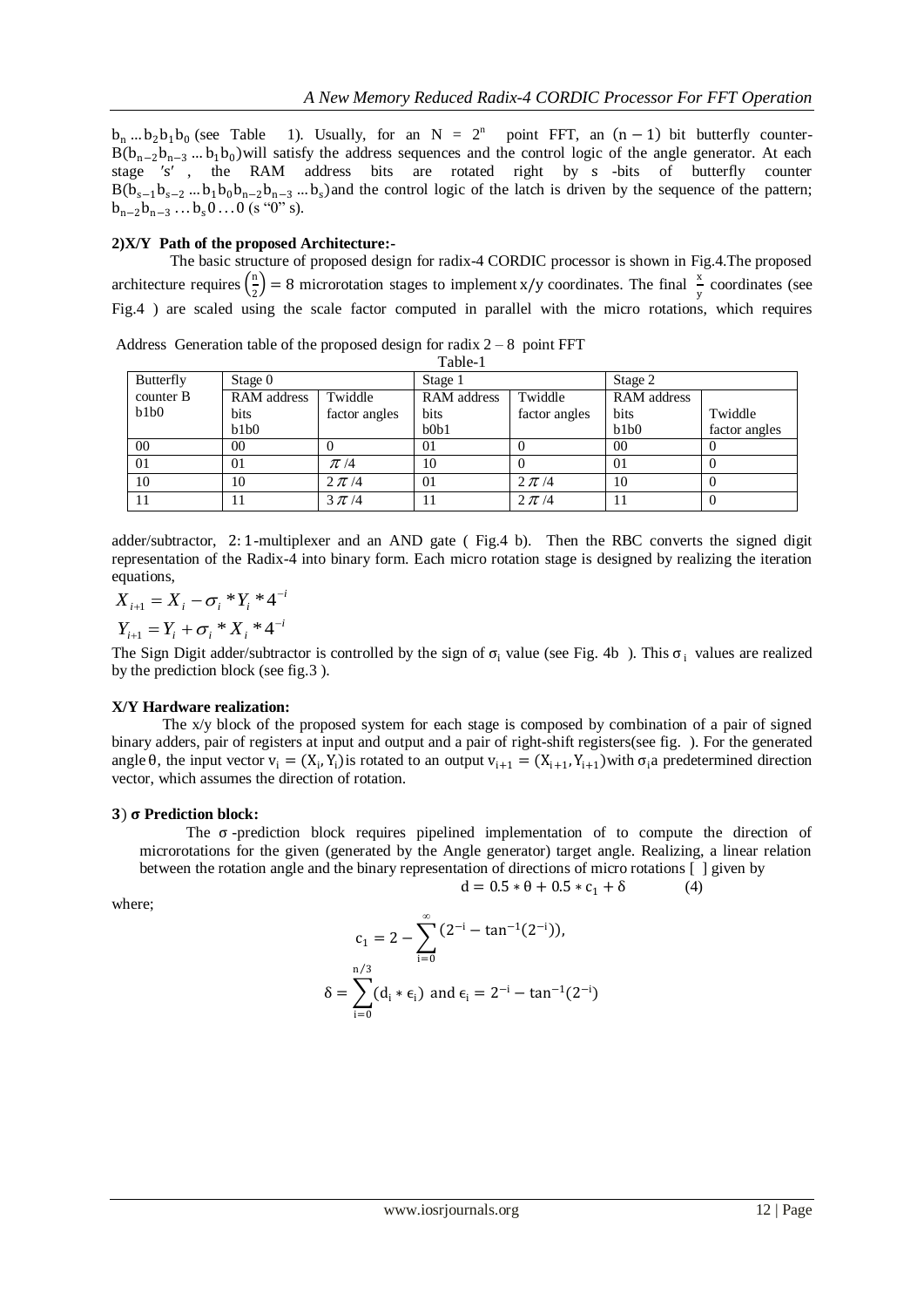

Fig 4. a)  $X/Y$  path of the system, b) realization of  $X/Y$  path

is utilised to perform the direction of the vector. The direction of micro rotations in binary form is represented by the variable d' (d − θ) and θ has a linear relationship with negative slope being observed except for some θvalue, called breakpoints [1, 27]. There by computing 'd' from  $\theta$  using simple addition operation as shown in the Fig. . The details of the various modules in the σ-precomputation block are as follows. For 16-bit precision, a(32 \* 48) ROM is selected to store these offset values []. The offset value δ is pre-computed for any input angle in the range( $-\pi/2$ ,  $\pi/2$ ) and the angle representing each of theseδ is referred to as  $\theta_{ref}$ , which coincides to the summation of the first n/3 micro rotations. Therefore, the target angle has to be greater than $\theta_{ref}$ . Each location of ROM holds a reference angle and two offset values( $\delta_k$ ,  $\delta_{k-1}$ ).  $\delta_k$  corresponds to the reference angle and  $\delta_{k-1}$ correspondsto the previous reference angle. For the given input angle, the offset value is obtained from the ROM using 2:1 multiplexer. Output of this multiplexer is controlled by the comparator, which generates sign signal '0' if  $(\theta > \theta_{ref}$  for selecting  $\delta_k$ ) else '1' if $(\theta < \theta_{ref}$  for selecting  $\delta_{k-1})$ . The radix-4 arithmetic representation of 0.5c<sub>1</sub> is added to 2's complement representation of 0.50 and  $\delta_{\rm rom}$  using two adders to obtain  $\sigma \in \{-2, -1, 0, 1, 2\}$ . The delay of each adder is 2tFA, where tFA is one full adder delay. These  $\sigma_i$  values are stored in a buffer to transfer them to the corresponding stages of x/y path. Thus, the direction of rotations is predicted before the  $x/y$  path initiates the computation of  $x/y$  coordinates and following into elimination of the z path.

#### **4 ) Scale factor**

 The scale factor of the radix-2 CORDIC rotator is a constant but in case of radix-4 CORDIC rotator it isn't, this is observable from the equation below

$$
K^{-1} = \prod_{i=0}^{n/4} \left( \frac{1}{\sqrt{1 + \sigma_i^2 * 4^{-2i}}} \right)
$$
 (5)

where,  $\sigma_i \in \{-2, -1, 0, 1, 2\}$ . Here, we compute K<sup>-1</sup> only for first  $\left(\frac{n}{4}\right)$  $\left(\frac{n}{4}+1\right)$  = 5 iteration, as  $k_i^{-1}$  $=\frac{1}{\sqrt{1-\frac{1}{2}}}$  $(1+4-2i)$ becomes unity thereafter.For the present 16-bit implementation,it is adequate to approximate scale

factor for the first 5- iterations only. Scale factor approximation is accomplished in parallel with the micro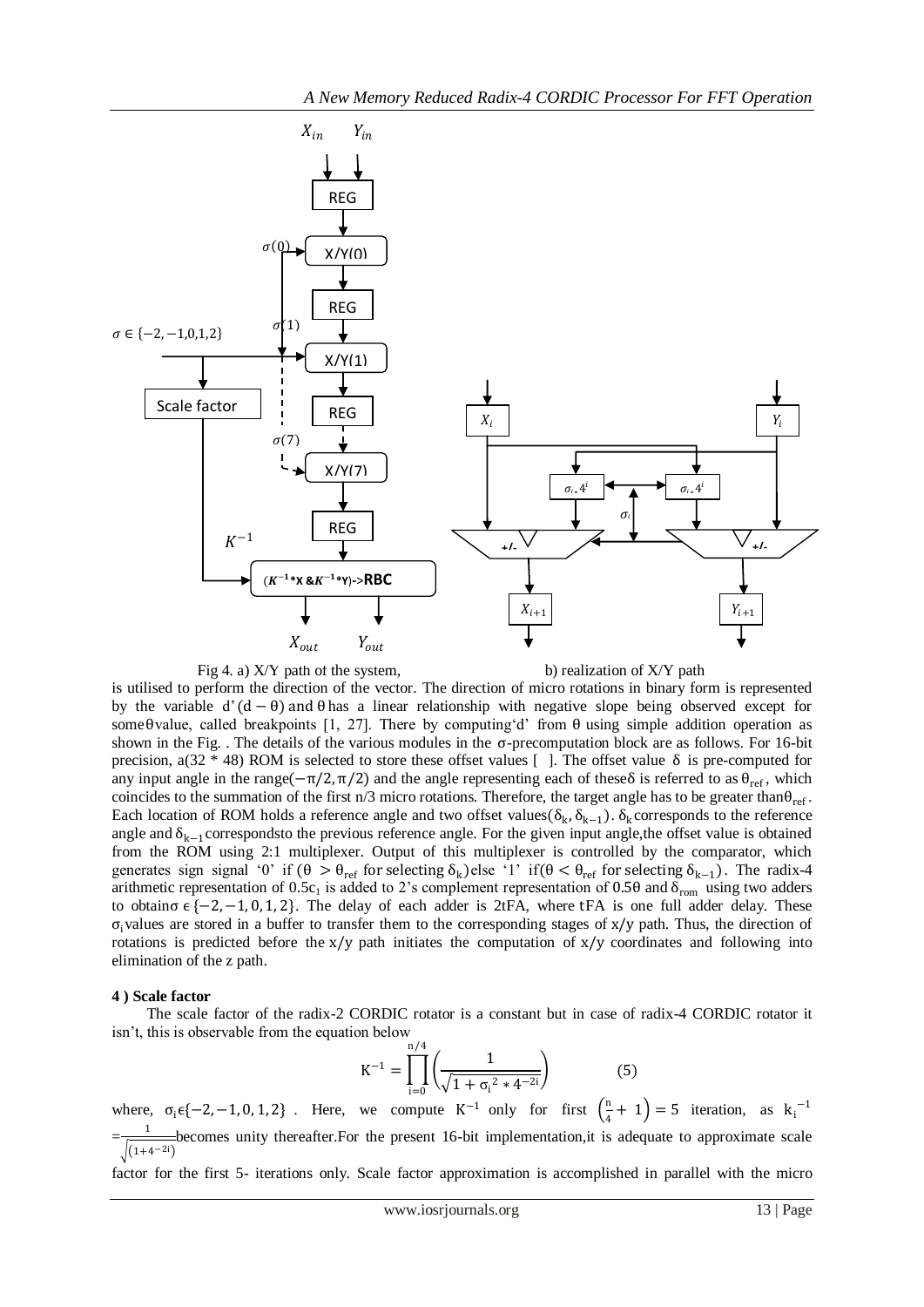rotations by bottling all possible scale factors in memory [1, 24]. From the expression above the  $\sigma_i^2$  will have three values  $\{0, 1, 4\}$ . And so  $\sigma_i^2$  can choose any one of the three values  $\{0, 1, 4\}$  in each iterationi, thereforefor 16-bit precision actually it is required to store 35 possible scale factors in ROM. But, we can cut down the size of the ROM to  $(27*16)$ using Taylor series expansion of the scale factor. Fori  $\geq \left| \frac{n}{6} + 1 \right|$  with 16-bit precision, the scale factors corresponding to the first 3-iterations are obtained from( $27*16$ ) ROM. The 27 possible values for the scale factor  $K_2^{-1}$  corresponding to the first three iterations are computed as

$$
k_i^{-1} = \frac{1}{\sqrt{(1+\sigma_i^2 4^{-2i})}}
$$
 (6)

The scale factor of the radix-2 CORDIC rotator is a constant but in case of radix-4 CORDIC rotator it isn't, this is observable from the equation below

$$
K^{-1} = \prod_{i=0}^{n/4} \left( \frac{1}{\sqrt{1 + \sigma_i^2 * 4^{-2i}}} \right)
$$
 (7)

where,  $\sigma_i \in \{-2, -1, 0, 1, 2\}$ . Here, we compute K<sup>-1</sup> only for first  $\left(\frac{n}{4}\right)$  $\left(\frac{n}{4}+1\right)$  = 5 iteration, as  $k_i^{-1}$  $=\frac{1}{\sqrt{1-\frac{1}{2}}}$  $(1+4^{-2i})$ becomes unity thereafter.For the present 16-bit implementation,it is adequate to approximate scale

factor for the first 5- iterations only. Scale factor approximation is accomplished in parallel with the micro rotations by bottling all possible scale factors in memory [1, 24]. From the expression above the  $\sigma_i^2$  will have three values  $\{0, 1, 4\}$ . And so  $\sigma_i^2$  can choose any one of the three values  $\{0, 1, 4\}$  in each iterationi, thereforefor 16-bit precisionactually it is required to store 35 possible scale factors in ROM. But, we can cut down the size of the ROM to (27\*16) using Taylor series expansion of the scale factor. For  $i \geq \frac{n}{6}$  $\frac{1}{8} + 1$  with 16-bit precision, the scale factors corresponding to the first 3-iterations are obtained from (27\*16) ROM. The 27 possible values for the scale factor  $K_2$ <sup>-1</sup> corresponding to the first three iterations are computed as

$$
k_{i}^{-1} = \frac{1}{\sqrt{(1 + \sigma_{i}^{2} 4^{-2i})}}
$$
(8)  

$$
K_{2}^{-1} = \prod_{i=0}^{2} k_{i}^{-1}
$$
(9)

where,  $k_i^{-1}$  is the scale factor for the i<sup>th</sup> iteration. Using these values, the scale factors for the remaining two iterations are evaluated using a combinational logic as shown in Fig.7. The scale factors for thek<sub>3</sub><sup>-1</sup> andk<sub>4</sub><sup>-1</sup> (remaining two iterations) are derived by executing the shift and subtraction operations over the scale factor retrieved from ROM. This is carried out by realizing the first two terms of their Taylor series expansions. And then, the scale factor is coded using the canonical signed digit representation to carry out the final multiplication over the  $\frac{x}{y}$  coordinates.

#### **IV. Results & Discussion:**

 The algorithmic verification of the CORDIC algorithm is done with mat lab tool .(version 7.12 R2011a). The new z- path eliminated memory less CORDIC arc hitecture has been implemented on the available xc4Vfx12-12 sf363 of the Xilinx –FPGA (ISE13.4). The proposed architecture is done in Verilog. The number clock cycles required for computation of this new architecture is n/2 clock cycles with accuracy of 32 output bit precision. The latency of the system is n/2 clock cycles. The throughput rate is one valid result per eight clock cycles. The total power consumption of the new proposed implemented architecture is measured with X power software (ISE 13.4). The implemented design operates at 450.654 MHZ of clock rate with a power consumption of 175.90mW. The resource utilization of FPGA implementation of new memory reduced Z- path eliminated Radix-4 CORDIC processor is shown below and it's performance comparison is shown in Table[ 2 ]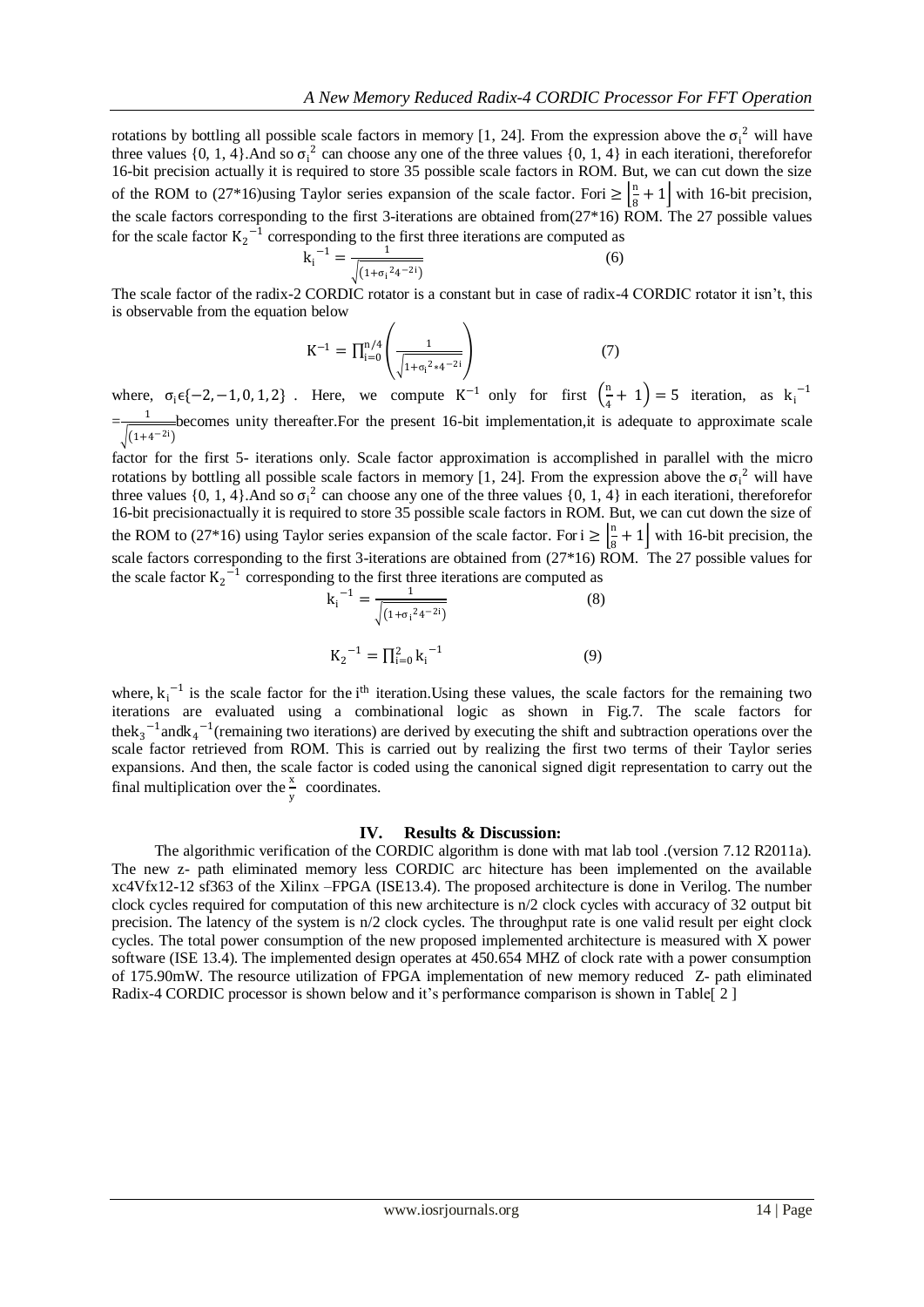

Fig.5 Realization of direction of rotation for an angle using  $\sigma$  −prediction

| Selected Device: xc4vfx12 sf363-12 |                         |
|------------------------------------|-------------------------|
| Number of Slices:                  | 520 out of 5472         |
|                                    | 9%                      |
| Number of Slice Flip Flops:        | 936 out of 10944        |
|                                    | 8%                      |
| Number of 4 input LUTs:            | 899 out of 10944        |
|                                    | 8%                      |
| Number used as logic:              | 494                     |
| Number used as Shift registers:    | 405                     |
| Number of IO <sub>s</sub> :        | 65                      |
| Number of bonded IOBs:             | 63 out of 240           |
|                                    | 26%                     |
| Number of GCLKs:                   | 1 out of $\frac{32}{2}$ |
|                                    | 3%                      |
|                                    |                         |

Performance comparison with [17] & [18]

| Parameter     | This work   | [17]      | [18]      |
|---------------|-------------|-----------|-----------|
| Target        | $Xc4vfx12-$ | XCV1000-6 | xc3s1500- |
| Device        | sf363       | BG560.    | 4fg676    |
|               |             |           |           |
| <b>Slices</b> | 520         | 797       | 984       |
| LUT's         | 899         | 1554      | 1907      |
| Power         | 175.90mW    | 380mW     | Not cited |